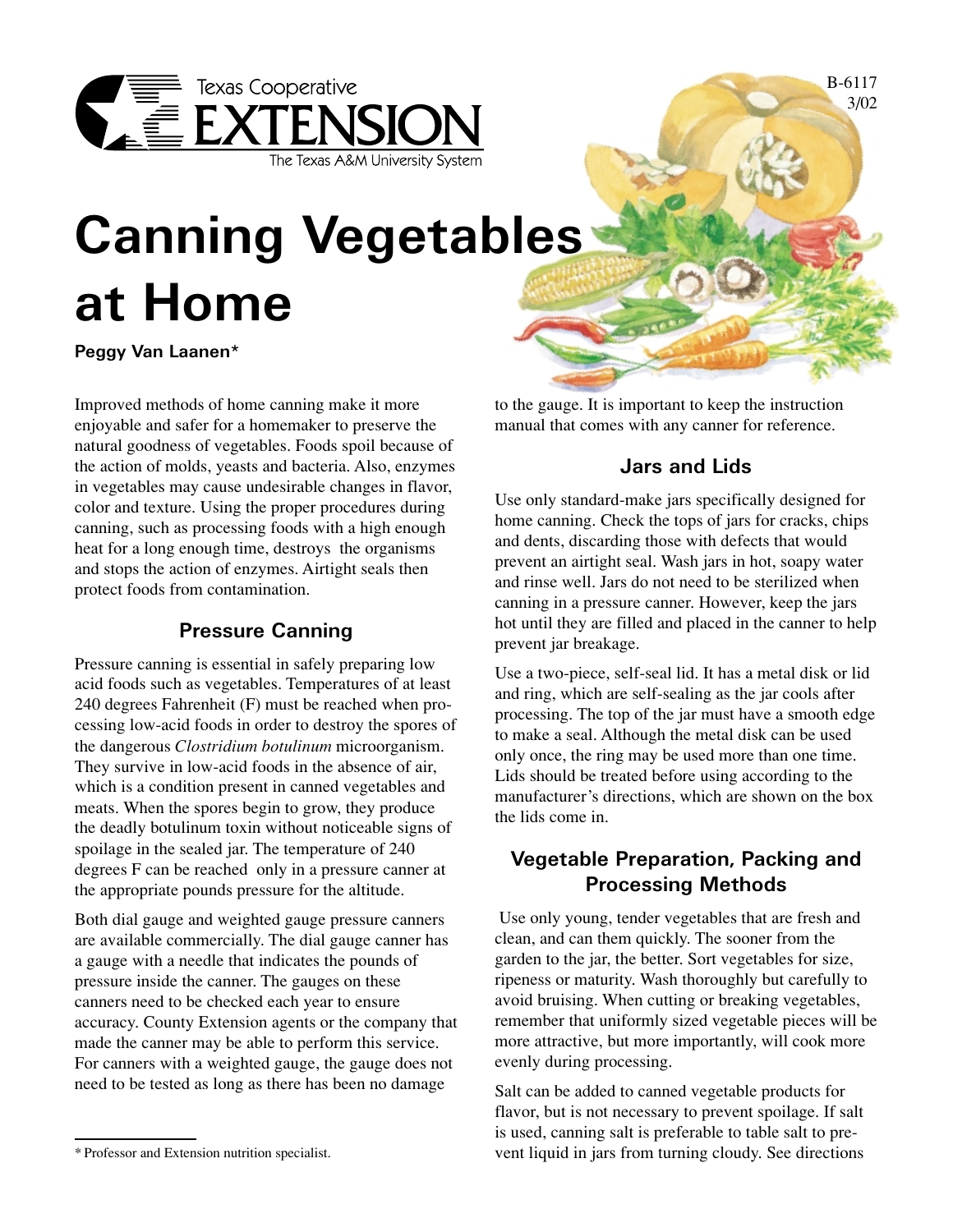regarding the amount of salt to be added for each vegetable.

Two types of pack may be used, depending on the characteristics of the vegetable. See directions for specific vegetables for type(s) of pack recommended.

**Hot Pack.** Some vegetables are preheated before packing into containers for processing. This is also known as precooking. Hot pack foods can be packed fairly loosely since shrinkage has already taken place during preheating. Spoon preheated vegetables into hot jars using a slotted spoon.

**Raw Pack.** Some vegetables can be packed raw into the jar and boiling liquid added before closing jars and processing. This method requires less time but may not be appropriate for all foods.

# **General Directions for Processing in the Pressure Canner**

- 1. Prepare and pack the vegetables according to instructions given for each. Use enough liquid to fill around the food in the jar and to cover the food. Remove any bubbles in the liquid by running a non-metallic spatula or knife down the sides of the jar between the food and the jar to release bubbles. Observe the amount of headspace (space between food and top of jar) recommended for each food. The right amount of headspace is important for securing a good seal and preventing foods from bubbling out of the containers during processing.
- 2. Wipe off the rims of the jars with a damp cloth or paper towel. Use lids pretreated according to package directions. Before processing, tighten the metal ring according to the manufacturer's instructions.
- 3. Place the closed containers of hot food in the canner, which should contain 2 to 3 inches of hot water if you are using raw pack foods. For hot pack foods, the water can be hot or simmering. If two layers of jars are put in the canner, stagger the second layer. Use a rack between layers of glass jars.
- 4. Place the lid on the canner and fasten securely. If the lid is fastened by clamps, tighten opposite clamps moderately at first. Then go back over the whole set to tighten each pair as much as possible (with fingers only).
- 5. Turn the heat relatively high and leave the petcock or vent tube open until steam escapes steadily (called venting) for 10 minutes so that no air remains in the canner. After venting, close the petcock or put on the weighted gauge.
- 6. Begin counting the processing time when the pressure reaches the recommended level.
- 7. Keep a uniform pressure by adjusting the heat or by moving the canner carefully. Fluctuating pressure during processing may cause problems with the proper seal. Check the pressure level either by watching the dial gauge or by listening for the proper jiggling of the weight, depending on the type of canner being used. Check the manufacturer's instructions.
- 8. At the end of the processing time, turn off the heat and/or, if an electric range is used, remove the canner from the heat. Never release steam suddenly.
- 9. Allow the canner to cool until the gauge registers zero. Do not rush cooling by running cold water over the canner after processing. Let the canner cool down and depressurize naturally; wait 2 minutes more and open the petcock gradually or remove the weight. Open the canner. For personal safety, tilt the far side of the cover up so steam escapes away from you. Do not leave food sitting in an unopened canner or the food inside could begin to spoil.
- 10. Carefully remove jars and place right side up on a rack or towel (not on a cold surface) to avoid breakage and far enough apart to cool quickly. Do not place in a draft. After processing, do not further tighten the ring on the jar or the seal may be broken.

## **Checking Jars After Processing**

When the canned product is thoroughly cool, remove the metal ring, if possible, without forcing it.

If the ring sticks, cover with a hot, damp cloth for a minute or two to loosen. To test the seal, tap the lid with a spoon or fork. If the seal is good, there will be a clear ringing sound. If the seal is poor, there will be a dull thud. Press the center of the lid. If it is down and will not move when pushed, the jar is sealed.

If products are not sealed and this is discovered within 24 hours after processing, products may be saved by doing one of the following:

- Refrigerate or freeze the food and use within a reasonable time for the type of cold storage.
- Reprocess the food by removing it from unsealed jars, reheating and replacing in clean hot jars with new pretreated lids.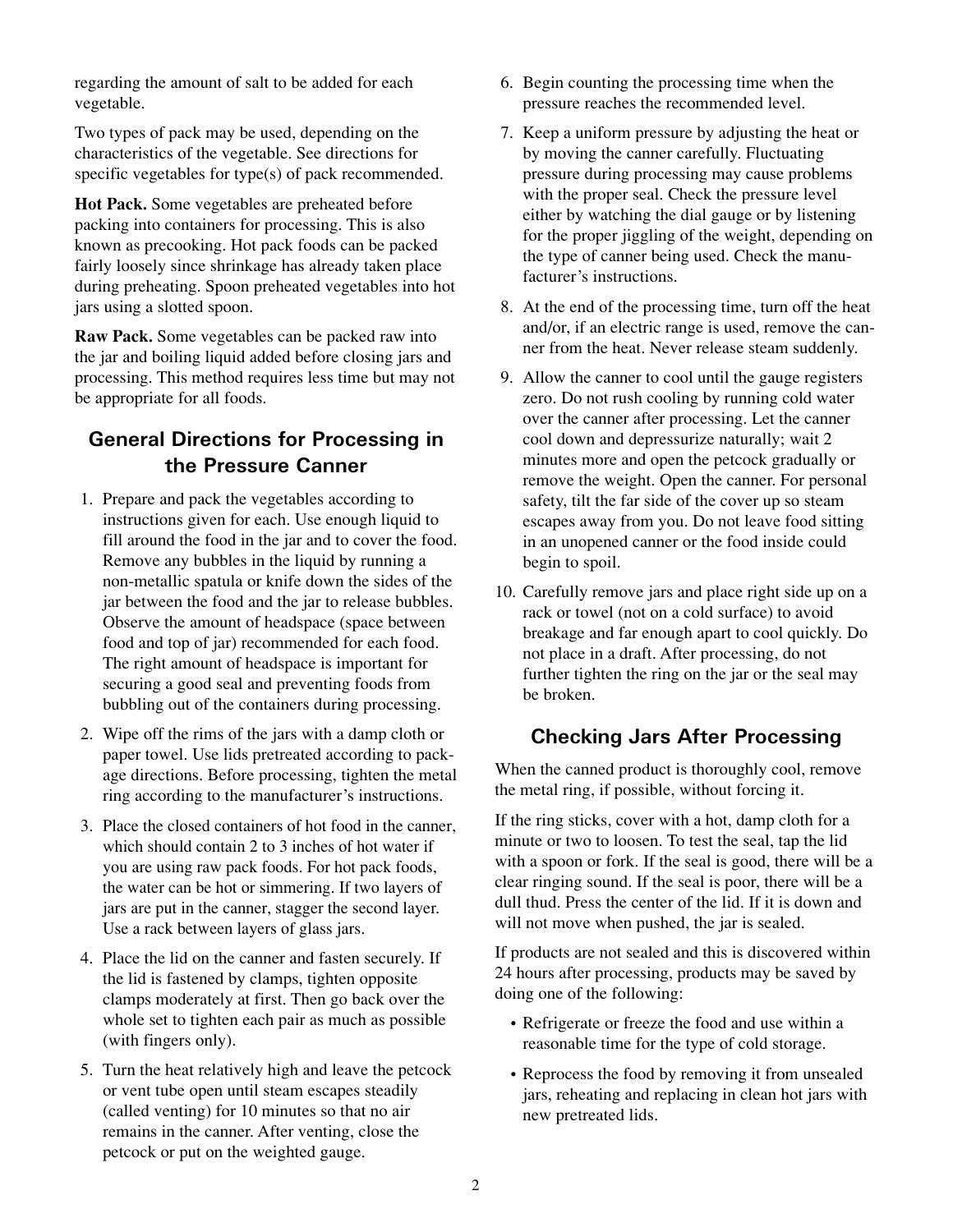Reprocess it the same amount of time originally used. This may create an overprocessed product, but it should be safe if properly sealed after reprocessing.

For properly sealed processed foods, label sealed jars with contents and date. For best quality retention, store canned foods in a cool, dry place away from direct light. When properly stored, canned vegetables should retain quality for about 1 year.

When using canned products, always check for signs of spoilage before eating. A bulging lid or a leaking jar could mean spoilage. Spurting liquid, off odor, mold or floating bubbles could also be signs of spoilage. Do not eat these foods. Discard properly. It is better to be safe than sorry.

# **Directions and Times for Processing Specific Vegetables**

See directions for each vegetable as to the amount of time and level of pressure for safe canning. Note adjustments in pressure for higher altitudes.

#### **Asparagus — Spears or Pieces**

**Preparation:** Wash asparagus and trim off tough scales. Leave in 4- to 6-inch spears or cut into 1-inch pieces.

**Hot Pack:** Cover asparagus with boiling water; boil 2 to 3 minutes. Fill hot jars loosely with the asparagus spears or pieces, leaving 1 inch of headspace. If desired, add 1/2 teaspoon salt to pints, 1 teaspoon to quarts. Add boiling hot cooking liquid or water to jars, leaving 1 inch of headspace. Adjust lids and process.

**Raw Pack:** Pack raw asparagus tightly into hot jars, leaving 1 inch headspace. If desired, add 1/2 teaspoon salt to pints, 1 teaspoon to quarts. Add boiling water to jars, leaving 1 inch of headspace. Adjust lids and process.

#### **Beans — Fresh Lima, Butter, Pinto — Shelled**

**Preparation:** Select well-filled pods with green seeds (beans). Shell beans and wash thoroughly.

**Hot Pack:** Cover beans with boiling water in a saucepan; bring to a boil and boil 3 minutes. Fill hot jars loosely with beans, leaving 1 inch of headspace. If desired, add 1/2 teaspoon salt to pints, 1 teaspoon to quarts. Add boiling hot cooking liquid to jars, leaving 1 inch of headspace. Adjust lids and process.

**Raw Pack:** Fill hot jars with raw beans. Do not press or shake down. Small beans — leave 1 inch of headspace for pints and  $11/2$  inches for quarts. Large beans — leave 1 inch of headspace for pints and  $11/4$  inches for quarts. If desired, add  $1/2$  teaspoon salt to pints, 1

teaspoon to quarts. Add boiling water to jars leaving the headspace as listed above. Adjust lids and process.

#### **Beans — Green, Snap and Italian — Whole or Pieces**

**Preparation:** Select tender, crisp pods. Wash beans and trim ends. Leave whole, snap (break) or cut into 1 inch pieces.

**Hot Pack:** Cover beans with boiling water; boil 5 minutes. Fill hot jars loosely with beans, leaving 1 inch of headspace. If desired, add teaspoon salt to pints, 1 teaspoon to quarts. Add boiling hot cooking liquid to jars, leaving 1 inch of headspace. Adjust lids and process.

**Raw Pack:** Fill hot jars tightly with raw beans, leaving 1 inch of headspace. If desired, add 1/2 teaspoon of salt to pints,1 teaspoon to quarts. Add boiling water to jars, leaving 1 inch of headspace. Adjust lids and process.

#### **Beets — Whole, Cubed or Sliced**

**Preparation:** Beets with a diameter of 1 to 2 inches are preferred for whole packs. Beets larger than 3 inches in diameter may be fibrous or tough. Cut off beet tops, leaving an inch of stem and root to reduce loss of color. Scrub well.

**Hot Pack:** Cover beets with boiling water. Boil until skins slip off easily, about 15 to 25 minutes depending on size. Cool, remove skins and trim off stems and roots. Leave baby beets whole. Cut medium or large beets into  $1/2$ -inch cubes or slices. Halve or quarter large slices. Fill hot jars with hot beets leaving 1 inch of headspace. If desired, add 1/2 teaspoon salt to pints, 1 teaspoon to quarts. Add boiling hot water to jars, leaving 1 inch of headspace. Adjust lids and process.

#### **Carrots — Sliced or Diced**

**Preparation:** Select small carrots, preferably 1 to 11/4 inches in diameter. Larger carrots are often too fibrous. Wash, peel and rewash carrots. Baby carrots can be left whole. Slice or dice other carrots.

**Hot Pack:** Cover carrots with boiling water, bring to boil, then simmer for 5 minutes. Fill hot jars with carrots, leaving 1 inch of headspace. If desired, add  $1/2$ teaspoon salt to pints, 1 teaspoon to quarts. Add boiling water to jars, leaving 1 inch of headspace. Adjust lids and process.

**Raw Pack:** Fill hot jars tightly with raw carrots, leaving 1 inch of headspace. If desired, add  $1/2$  teaspoon salt to pints, 1 teaspoon to quarts. Add boiling water to jars, leaving 1 inch of headspace. Adjust lids and process.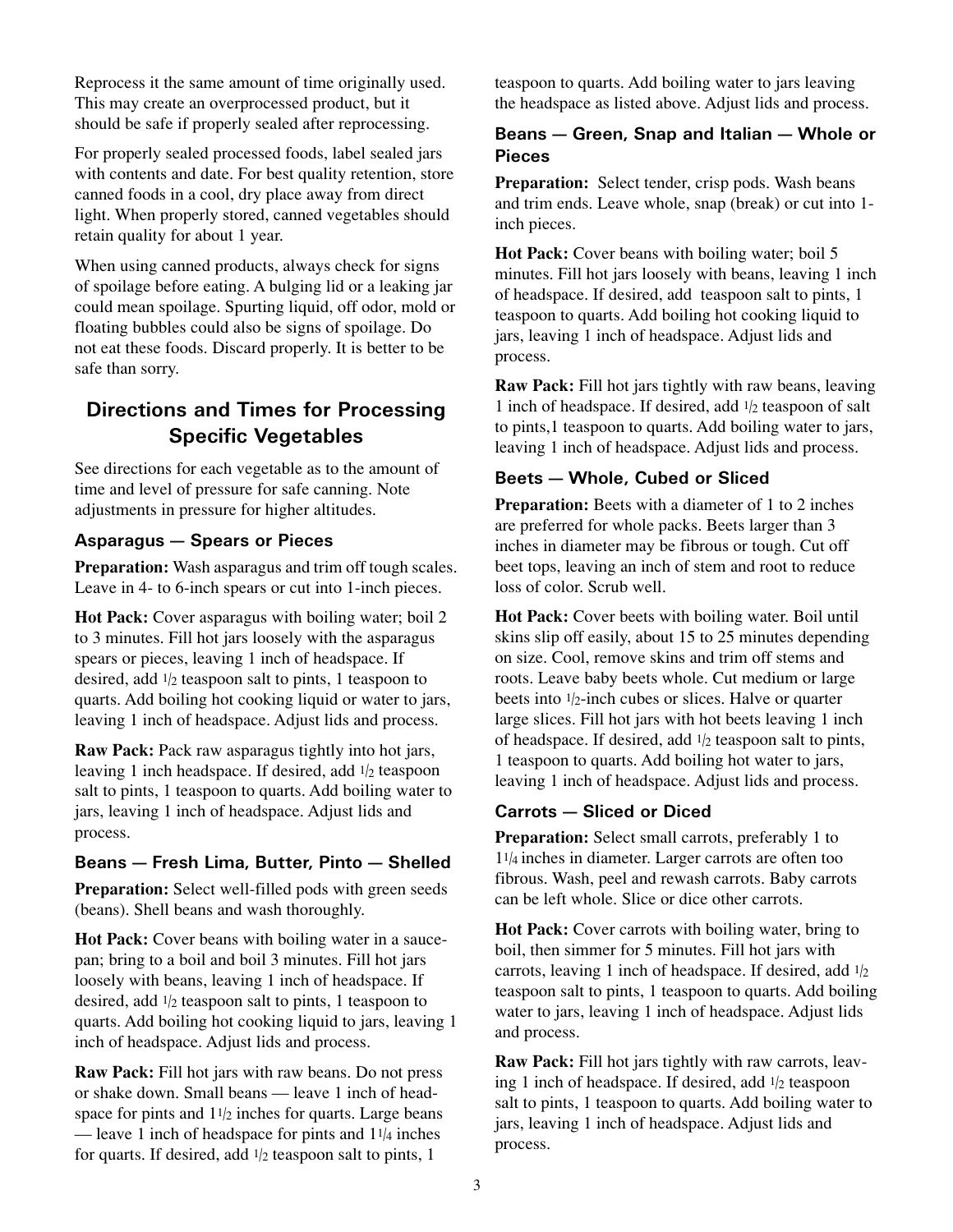#### **Corn — Cream Style**

**Preparation:** Select ears containing slightly immature kernels or of ideal quality for eating fresh. Husk corn, remove silk and wash ears. Blanch ears by cooking 4 minutes in boiling water. Cut corn from cob at about the center of the kernel. Scrape remaining corn pulp from cobs with a table knife.

**Hot Pack:** Add 1 cup of boiling water to each two cups of corn and scrapings in a saucepan. Heat to boiling, then simmer 3 minutes. Fill hot pint jars with hot corn mixture, leaving 1 inch of headspace. (Note: Quart jars are not recommended due to denseness of the canned product.) If desired, add  $1/2$  teaspoon salt to pint jars. Adjust lids and process.

#### **Corn — Whole Kernel**

**Preparation:** Select ears containing slightly immature kernels of ideal quality for eating fresh. Canning of some sweeter varieties or kernels that are too immature may cause browning. If unsure of the suitability of a variety for canning, can a small amount, then check the color and flavor before canning large quantities. Husk corn, remove silk and wash ears. Blanch 3 minutes in boiling water. Cut corn from cob at about three-fourths the depth of kernel. (For whole kernel corn, do not scrape cob.)

**Hot Pack:** Add 1 cup of hot water to each 4 cups of kernels in a saucepan; heat to boiling and simmer 5 minutes. Fill hot jars with corn leaving 1 inch of headspace. If desired, add  $1/2$  teaspoon salt to pints, 1 teaspoon to quarts. Add boiling hot cooking liquid or boiling water to jars, leaving 1 inch of headspace. Adjust lids and process.

**Raw Pack:** Fill hot jars with raw kernels, leaving 1 inch headspace. Do not shake or press down. If desired, add  $1/2$  teaspoon salt to pints, 1 teaspoon to quarts. Add boiling water to jars, leaving 1 inch of headspace. Adjust lids and process.

#### **Mixed Vegetables**

**Suggested Mix:** Equal portions (about 6 cups each) of sliced carrots, whole-kernel sweet corn, cut green beans, shelled lima beans, crushed tomatoes, cubed zucchini.

**Optional Mix:** You may substitute other favorite vegetables except dried beans, leafy greens, cream style corn, summer or winter squash and sweet potatoes.

**Preparation:** Except for zucchini, wash and prepare vegetables as for canning. Wash, trim and cube zucchini if used.

**Hot Pack:** Combine all vegetables in a large pot or kettle and add enough boiling water to cover pieces. Bring mixture back to a boil and boil for 5 minutes. Fill hot jars with hot vegetable pieces. If desired, add  $1/2$  teaspoon salt to pints, 1 teaspoon to quarts. Add boiling water to jars, leaving 1 inch of headspace. Adjust lids and process.

#### **Okra — Whole or Pieces**

**Preparation:** Select young, tender pods. Wash pods and trim ends. Leave whole or cut into 1-inch pieces.

**Hot Pack:** Cover okra with hot water in a saucepan. Boil 2 minutes and drain. Fill hot jars with hot okra, leaving 1 inch of headspace. If desired, add  $1/2$ teaspoon salt to pints, 1 teaspoon to quarts. Add boiling water to jars, leaving 1 inch of headspace. Adjust lids and process.

#### **Peas — Blackeye, Crowder or Field**

**Preparation**: Shell and wash peas.

**Hot Pack:** Cover peas with boiling water and boil for 3 minutes. Pack peas loosely into hot jars, leaving 1 inch of headspace for pints,  $11/2$  inches for quarts. If desired, add  $1/2$  teaspoon salt to pints, 1 teaspoon to quarts. Add boiling cooking liquid to jars, leaving the headspace listed above. Adjust lids and process.

**Raw Pack:** Pack raw peas loosely into hot jars, leaving 1 inch of headspace for pints and 11/2 inches for quarts. Do not shake or press down peas. If desired, add  $1/2$ teaspoon salt to pints, 1 teaspoon to quarts. Add boiling water to jars, leaving the headspace listed above. Adjust lids and process.

#### **Peas — Green or English — Shelled**

(It is recommended that sugar snap and Chinese edible pods be frozen for best quality.)

**Preparation:** Shell and wash peas.

**Hot Pack:** Cover peas with boiling water and boil for 2 minutes. Pack hot peas loosely into hot jars, leaving 1 inch of headspace. If desired, add  $1/2$  teaspoon salt to pints, 1 teaspoon to quarts. Add boiling hot cooking liquid to jars, leaving 1 inch of headspace. Adjust lids and process.

**Raw Pack:** Fill hot jars with raw peas. Do not shake or press down peas. If desired, add 1/2 teaspoon salt to pints, 1 teaspoon to quarts. Add boiling water to jars, leaving 1 inch of headspace. Adjust lids and process.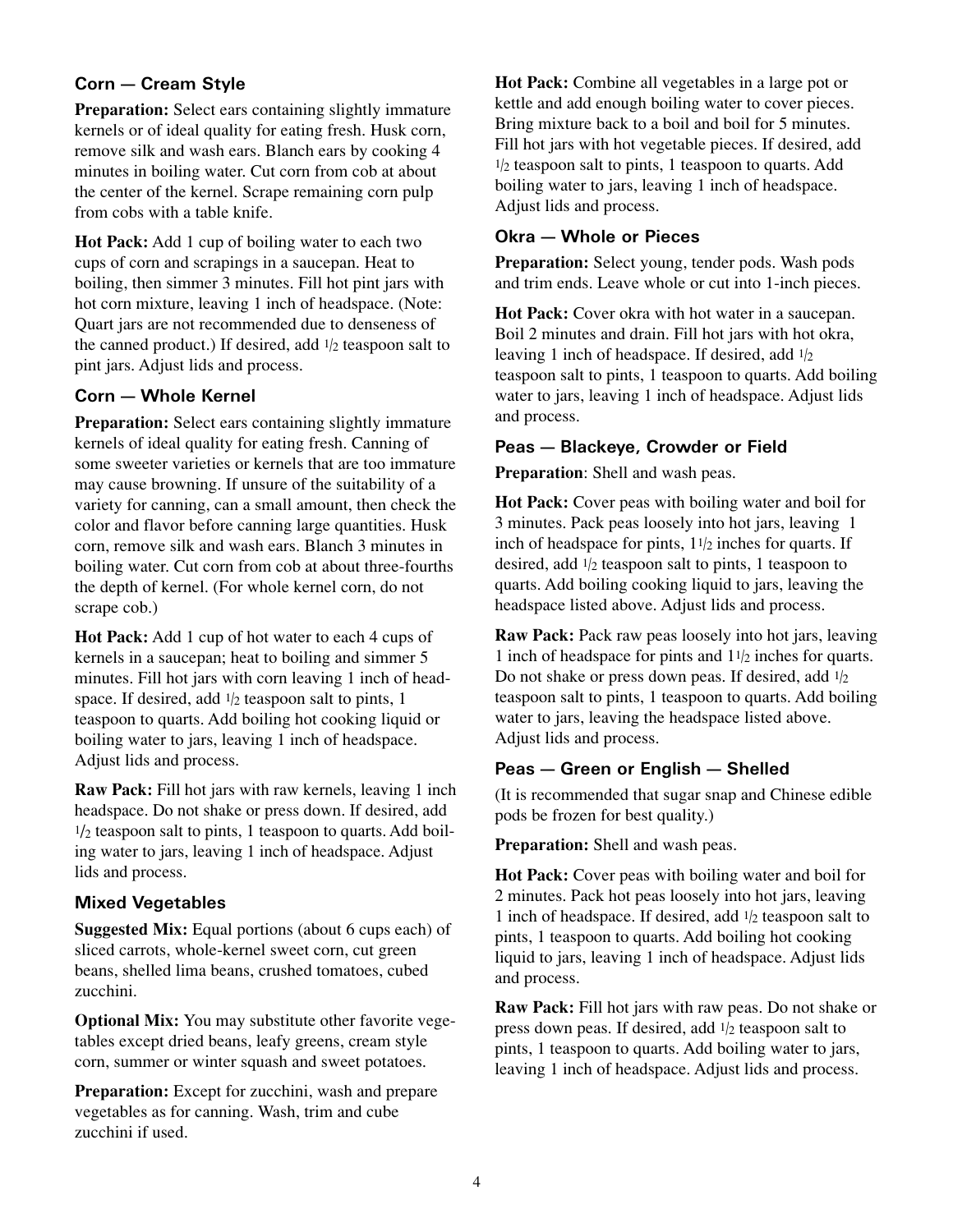### **Peppers** *(See L-5309, "Preserving Peppers," available from Texas Cooperative Extension)*

#### **Potatoes, Sweet — Pieces or Whole**

**Preparation:** Choose small to medium-size potatoes. They should be mature, but not too fibrous. Can within 1 to 2 months after harvest.

**Hot Pack:** Wash potatoes and boil or steam until partially soft (15 to 20 minutes). Allow to cool only enough to handle to remove skins. Cut medium potatoes, if needed, so that pieces are uniform in size. *(Caution: Do not mash or puree pieces.)* Pack potatoes into hot jars, leaving a 1-inch headspace. If desired, add 1/2 teaspoon salt to pints, 1 teaspoon to quarts. Add boiling water or boiling sugar syrup to jars. (Sugar syrup may be made from 1 to  $11/4$  cups sugar and 4 cups water.) When filling jars with liquid, leave 1 inch of headspace. Adjust lids and process.

#### **Potatoes, White — Cubed or Whole**

**Preparation:** Select small to medium-size mature potatoes. Tubers stored below 45 degrees F may discolor when canned. Choose potatoes 1 to 2 inches in diameter if they are to be packed whole. Wash and peel potatoes. If desired, cut into 1/2-inch cubes. Place in ascorbic acid solution (1 teaspoon or 3000 milligrams of ascorbic acid to 1 gallon water) to prevent darkening while preparing. Drain.

**Hot Pack:** For cubed potatoes, cook 2 minutes in boiling water and drain again. For whole potatoes, boil 10 minutes and drain. Pack hot potatoes into hot jars, leaving a 1-inch headspace. If desired, add  $1/2$  teaspoon salt to pints, 1 teaspoon to quarts. Add boiling water to jars, leaving 1 inch of headspace. Adjust lids and process.

#### **Pumpkins and Winter Squash — Cubed**

**Preparation:** Pumpkins and squash should have a hard rind and stringless, mature pulp of ideal quality for cooking. Small size pumpkins (sugar or pie varieties) make better products. Wash, remove seeds, cut into 1 inch-wide slices and peel. Cut flesh into 1-inch cubes.

**Hot Pack:** Boil pumpkin pieces 2 minutes in water. *(Caution: Do not mash or puree.)* Pack cubes into hot jars, leaving 1 inch headspace. Add boiling hot cooking liquid to jars, leaving a 1-inch headspace. Adjust lids and process.

#### **Spinach and Other Greens (Turnip, Mustard)**

**Preparation:** Can only freshly harvested greens. Wash only small amounts of greens at one time. Drain water

and continue rinsing until water is clear and free of grit. Cut out tough stems and midribs.

**Hot Pack:** Blanch 1 pound of greens at a time in a cheesecloth bag or blancher basket and steam 3 to 5 minutes or until well wilted. Fill hot jars loosely with hot greens, leaving 1 inch of headspace. If desired, add  $1/4$  teaspoon salt to pints,  $1/2$  teaspoon to quarts. Add boiling water to jars, leaving a 1-inch headspace. Adjust lids and process.

#### **Soups — Vegetable**

**Preparation:** Select, wash, and prepare vegetables as you would for hot pack canning. Cooked, boned meat or poultry pieces with the fat removed can also be added if desired. If using dried beans or peas, rehydrate first. Combine ingredients with enough hot water or broth from cooking meat, poultry or tomatoes to cover. Boil 5 minutes. (*Caution: Do not thicken or add milk or cream.)* Salt to taste, if desired. Fill jars halfway with solid mixture. Continue filling with hot boiling liquid, leaving 1 inch of headspace. Adjust lids and process.

# **Squash, Winter — Cubed** *(See Pumpkins)* **Tomatoes — Crushed**

(Many tomato products may also be processed using the boiling water canner for lengthy periods of processing time. See L-2216, "Home Canning Fruits and Tomatoes," by Texas Cooperative Extension.

**Preparation:** Wash tomatoes and dip in boiling water for 30 seconds or until skins split. Dip in cold water, slip off skins and remove cores. Trim off any bruised or discolored portions and quarter.

**Hot Pack:** Heat about one-sixth of the quarters quickly in a large pot, crushing them as they are added to the pot to draw off some juice. Continue heating, stirring the mixture to prevent burning.

When mixture is boiling, gradually add remaining quartered tomatoes, stirring constantly but not crushing them as they will soften with heating and stirring. When all tomatoes are added, boil gently for 5 minutes. Add bottled lemon juice or citric acid to hot jars in the amount of 1 tablespoon bottled lemon juice or  $1/4$ teaspoon citric acid for pints; double the amount for quarts. If desired, add  $1/2$  teaspoon salt to pints, 1 teaspoon to quarts. Fill jars with hot tomatoes, leaving 1/2 inch of headspace. Adjust lids and process.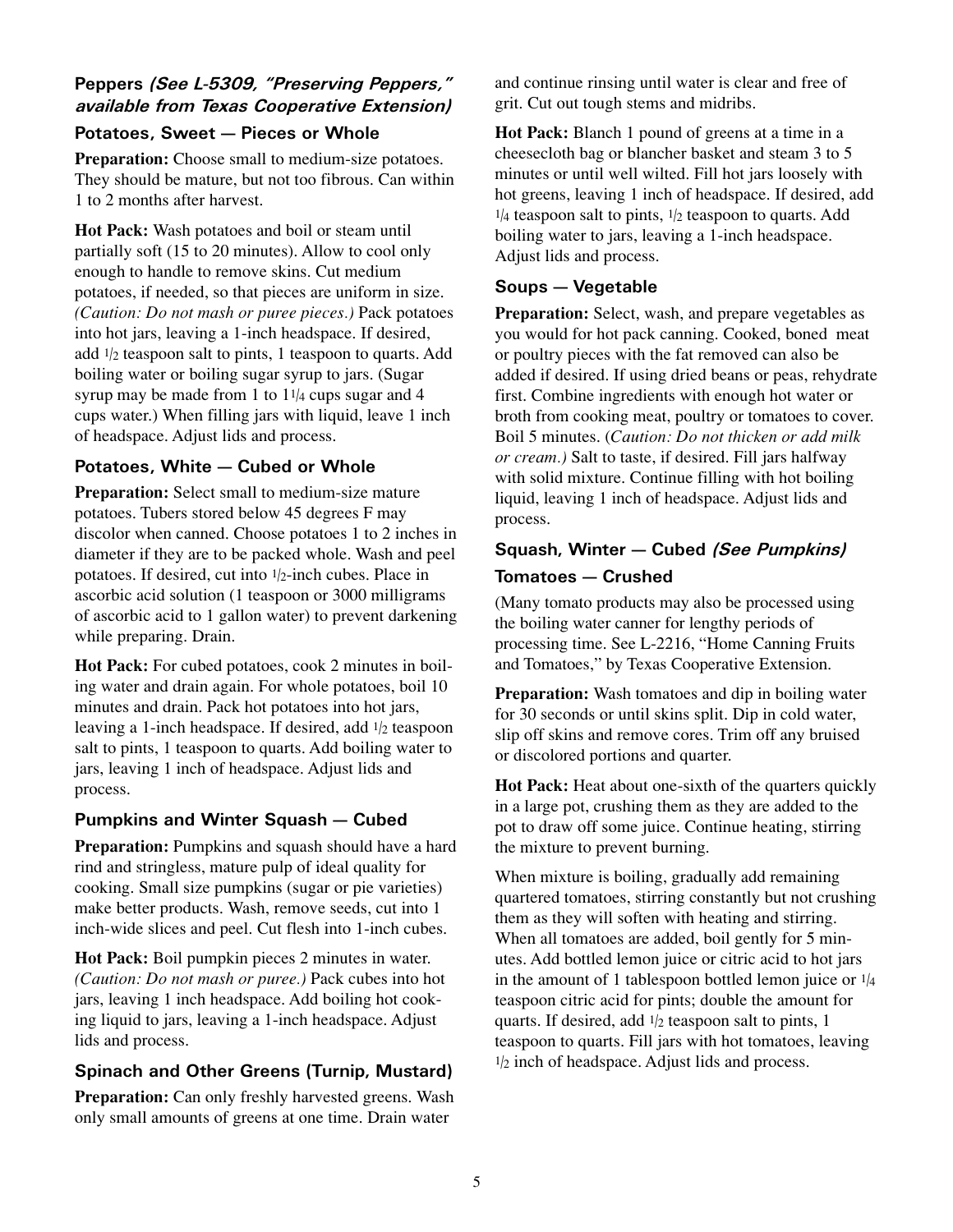| <b>Processing Time in Dial Gauge Pressure Canner</b> |  |  |  |
|------------------------------------------------------|--|--|--|
|                                                      |  |  |  |

|                                    | <b>Style of</b><br>Pack |                              |                                                          | <b>Canner Pressure at Altitudes of</b> |                   |          |                               |
|------------------------------------|-------------------------|------------------------------|----------------------------------------------------------|----------------------------------------|-------------------|----------|-------------------------------|
| <b>Vegetable</b>                   |                         | <b>Jar</b><br><b>Process</b> | <b>Process</b><br><b>Time</b>                            | $0 - 2,000$<br>ft.                     | 2001-4,000<br>ft. | ft.      | 4001-6,000 6,001-8,000<br>ft. |
| Asparagus,                         | Hot &                   | Pints                        | 30 min.                                                  | 11                                     | 12                | 13       | 14                            |
| spears or pieces                   | Raw                     | Quarts                       | 40 min.                                                  | 11                                     | 12                | 13       | 14                            |
| Beans, fresh, shelled              | Hot $&$                 | Pints                        | 40 min.                                                  | 11                                     | 12                | 13       | 14                            |
| Lima, butter, pinto                | Raw                     | Quarts                       | 50 min.                                                  | 11                                     | 12                | 13       | 14                            |
| Beans, green, snap &               | Hot &                   | Pints                        | 20 min.                                                  | 11                                     | 12                | 13       | 14                            |
| Italian, whole or pieces           | Raw                     | Quarts                       | 25 min.                                                  | 11                                     | 12                | 13       | 14                            |
| Beets, whole,                      | Hot                     | Pints                        | 30 min.                                                  | 11                                     | 12                | 13       | 14                            |
| cubed, or sliced                   |                         | Quarts                       | 35 min.                                                  | 11                                     | 12                | 13       | 14                            |
| Carrots, sliced                    | Hot $&$                 | Pints                        | 25 min.                                                  | 11                                     | 12                | 13       | 14                            |
| or diced                           | Raw                     | Quarts                       | 30 min.                                                  | 11                                     | 12                | 13       | 14                            |
| Corn, cream style                  | Hot                     | Pints                        | 85 min.                                                  | 11                                     | 12                | 13       | 14                            |
| Corn, whole kernel                 | Hot &                   | Pints                        | 55 min.                                                  | 11                                     | 12                | 13       | 14                            |
|                                    | Raw                     | Quarts                       | 85 min.                                                  | 11                                     | 12                | 13       | 14                            |
| Mixed vegetables                   | Hot                     | Pints<br>Quarts              | 75 min.<br>90 min.                                       | 11<br>11                               | 12<br>12          | 13<br>13 | 14<br>14                      |
| Okra                               | Hot                     | Pints<br>Quarts              | 25 min.<br>40 min.                                       | 11<br>11                               | 12<br>12          | 13<br>13 | 14<br>14                      |
| Peas, Blackeye,                    | Hot &                   | Pints                        | 40 min.                                                  | 11                                     | 12                | 13       | 14                            |
| Crowder, Field                     | Raw                     | Quarts                       | 50 min.                                                  | 11                                     | 12                | 13       | 14                            |
| Peas, Green or<br>English, shelled | Hot $&$<br>Raw          | Pints &<br>Quarts            | 40 min.                                                  | 11                                     | 12                | 13       | 14                            |
| Potatoes, Sweet,                   | Hot                     | Pints                        | 65 min.                                                  | 11                                     | 12                | 13       | 14                            |
| pieces or whole                    |                         | Quarts                       | 90 min.                                                  | 11                                     | 12                | 13       | 14                            |
| Potatoes, White                    | Hot                     | Pints                        | 35 min.                                                  | 11                                     | 12                | 13       | 14                            |
| cubed or whole                     |                         | Quarts                       | 40 min.                                                  | 11                                     | 12                | 13       | 14                            |
| Pumpkin & Winter                   | Hot                     | Pints                        | 55 min.                                                  | 11                                     | 12                | 13       | 14                            |
| Squash, cubed                      |                         | Quarts                       | 90 min.                                                  | 11                                     | 12                | 13       | 14                            |
| Spinach & other greens             | Hot                     | Pints                        | 70 min.                                                  | 11                                     | 12                | 13       | 14                            |
| (turnip, mustard)                  |                         | Quarts                       | 90 min.                                                  | 11                                     | 12                | 13       | 14                            |
| Soups-vegetable                    | Hot                     | Pints<br>Quarts              | 60 min.*<br>75 min.*                                     | 11<br>11                               | 12<br>12          | 13<br>13 | 14<br>14                      |
|                                    |                         |                              | *CAUTION: Process 100 minutes if soup contains seafoods. |                                        |                   |          |                               |
| Tomatoes, crushed                  | Hot                     | Pints<br>Quarts              | 15 min.<br>15 min.                                       | 11<br>11                               | 12<br>12          | 13<br>13 | 14<br>14                      |
| Tomatoes, stewed                   | Hot                     | Pints<br>Quarts              | 15 min.<br>20 min.                                       | 11<br>11                               | 12<br>12          | 13<br>13 | 14<br>14                      |
| Tomatoes with Okra                 | Hot                     | Pints                        | 30 min.                                                  | 11                                     | 12                | 13       | 14                            |
| or Zucchini                        |                         | Quarts                       | 35 min.                                                  | 11                                     | 12                | 13       | 14                            |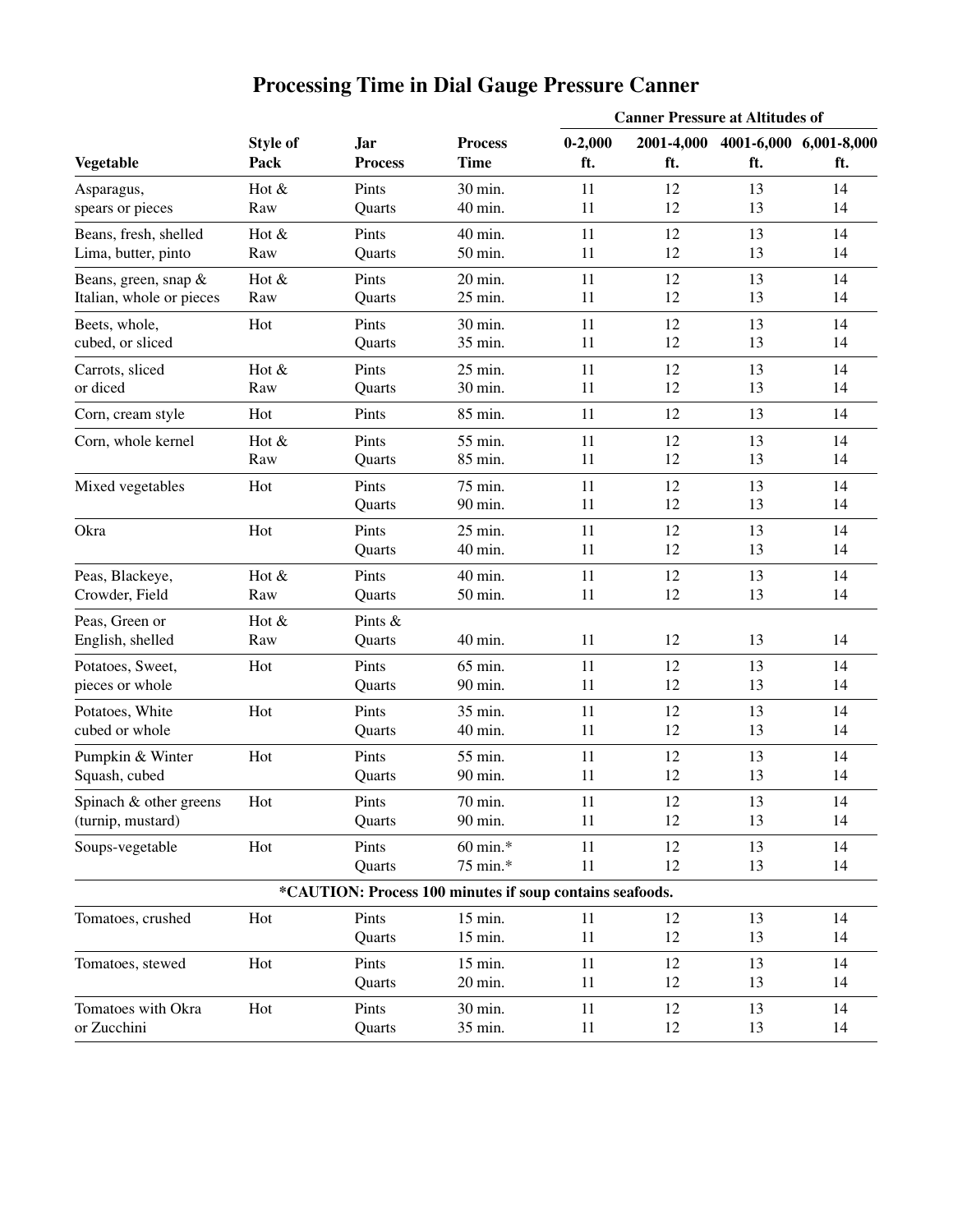|                          | <b>Style of</b> | <b>Jar</b>  | <b>Process</b>                                           |               | <b>Canner Pressure at Altitudes of</b> |  |  |
|--------------------------|-----------------|-------------|----------------------------------------------------------|---------------|----------------------------------------|--|--|
| <b>Vegetable</b>         | Pack            | <b>Size</b> | <b>Time</b>                                              | $0-1,000$ ft. | Above 1,000 ft.                        |  |  |
| Asparagus,               | Hot             | Pints       | 30 min.                                                  | 10 lb.        | 15 lb.                                 |  |  |
| spears or pieces         | Raw             | Quarts      | 40 min.                                                  | 10 lb.        | 15 lb.                                 |  |  |
| Beans, fresh, shelled    | Hot &           | Pints       | 40 min.                                                  | 10 lb.        | 15 lb.                                 |  |  |
| Lima, butter, pinto      | Raw             | Quarts      | 50 min.                                                  | 10 lb.        | 15 lb.                                 |  |  |
| Beans, green, snap &     | Hot &           | Pints       | 20 min.                                                  | 10 lb.        | 15 lb.                                 |  |  |
| Italian, whole or pieces | Raw             | Quarts      | 25 min.                                                  | 10 lb.        | 15 lb.                                 |  |  |
| Beets, whole, cubed,     | Hot             | Pints       | 30 min.                                                  | 10 lb.        | 15 lb.                                 |  |  |
| or sliced                |                 | Quarts      | 35 min.                                                  | 10 lb.        | 15 lb.                                 |  |  |
| Carrots, sliced or diced | Hot &           | Pints       | 25 min.                                                  | 10 lb.        | 15 lb.                                 |  |  |
|                          | Raw             | Quarts      | 30 min.                                                  | 10 lb.        | 15 lb.                                 |  |  |
| Corn, cream style        | Hot             | Pints       | 85 min.                                                  | 10 lb.        | 15 lb.                                 |  |  |
| Corn, whole kernel       | Hot &           | Pints       | 55 min.                                                  | 10 lb.        | 15 lb.                                 |  |  |
|                          | Raw             | Quarts      | 85 min.                                                  | 10 lb.        | 15 lb.                                 |  |  |
| Mixed vegetables         | Hot             | Pints       | 75 min.                                                  | 10 lb.        | 15 lb.                                 |  |  |
|                          |                 | Quarts      | 90 min.                                                  | 10 lb.        | 15 lb.                                 |  |  |
| Okra                     | Hot             | Pints       | 25 min.                                                  | 10 lb.        | 15 lb.                                 |  |  |
|                          |                 | Quarts      | 40 min.                                                  | 10 lb.        | 15 lb.                                 |  |  |
| Peas, Blackeye,          | Hot &           | Pints       | 40 min.                                                  | 10 lb.        | 15 lb.                                 |  |  |
| Crowder, Field           | Raw             | Quarts      | 50 min.                                                  | 10 lb.        | 15 lb.                                 |  |  |
| Peas, Green or           | Hot &           | Pints &     |                                                          |               |                                        |  |  |
| English, shelled         | Raw             | Quarts      | 40 min.                                                  | 10 lb.        | 15 lb.                                 |  |  |
| Potatoes, Sweet,         | Hot             | Pints       | 65 min.                                                  | 10 lb.        | 15 lb.                                 |  |  |
| pieces or whole          |                 | Quarts      | 90 min.                                                  | 10 lb.        | 15 lb.                                 |  |  |
| Potatoes, White,         | Hot             | Pints       | 35 min.                                                  | 10 lb.        | 15 lb.                                 |  |  |
| cubed or whole           |                 | Quarts      | 40 min.                                                  | 10 lb.        | 15 lb.                                 |  |  |
| Pumpkin & Winter         | Hot             | Pints       | 55 min.                                                  | 10 lb.        | 15 lb.                                 |  |  |
| Squash, cubed            |                 | Quarts      | 90 min.                                                  | 10 lb.        | 15 lb.                                 |  |  |
| Spinach & other greens   | Hot             | Pints       | 70 min.                                                  | 10 lb.        | 15 lb.                                 |  |  |
| (turnip, mustard)        |                 | Quarts      | 90 min.                                                  | 10 lb.        | 15 lb.                                 |  |  |
| Soups-vegetable          | Hot             | Pints       | 60 min.*                                                 | 10 lb.        | 15 lb.                                 |  |  |
|                          |                 | Quarts      | 75 min.*                                                 | 10 lb.        | 15 lb.                                 |  |  |
|                          |                 |             | *CAUTION: Process 100 minutes if soup contains seafoods. |               |                                        |  |  |
| Tomatoes, crushed        | Hot             | Pints       | 15 min.                                                  | 10 lb.        | 15 lb.                                 |  |  |
|                          |                 | Quarts      | 15 min.                                                  | 10 lb.        | 15 lb.                                 |  |  |
| Tomatoes, stewed         | Hot             | Pints       | 15 min.                                                  | 10 lb.        | 15 lb.                                 |  |  |
|                          |                 | Quarts      | 20 min.                                                  | 10 lb.        | 15 lb.                                 |  |  |
| Tomatoes with Okra       | Hot             | Pints       | 30 min.                                                  | 10 lb.        | 15 lb.                                 |  |  |
| or Zucchini              |                 | Quarts      | 35 min.                                                  | 10 lb.        | 15 lb.                                 |  |  |

# **Processing Time in a Weighted Gauge Pressure Canner**